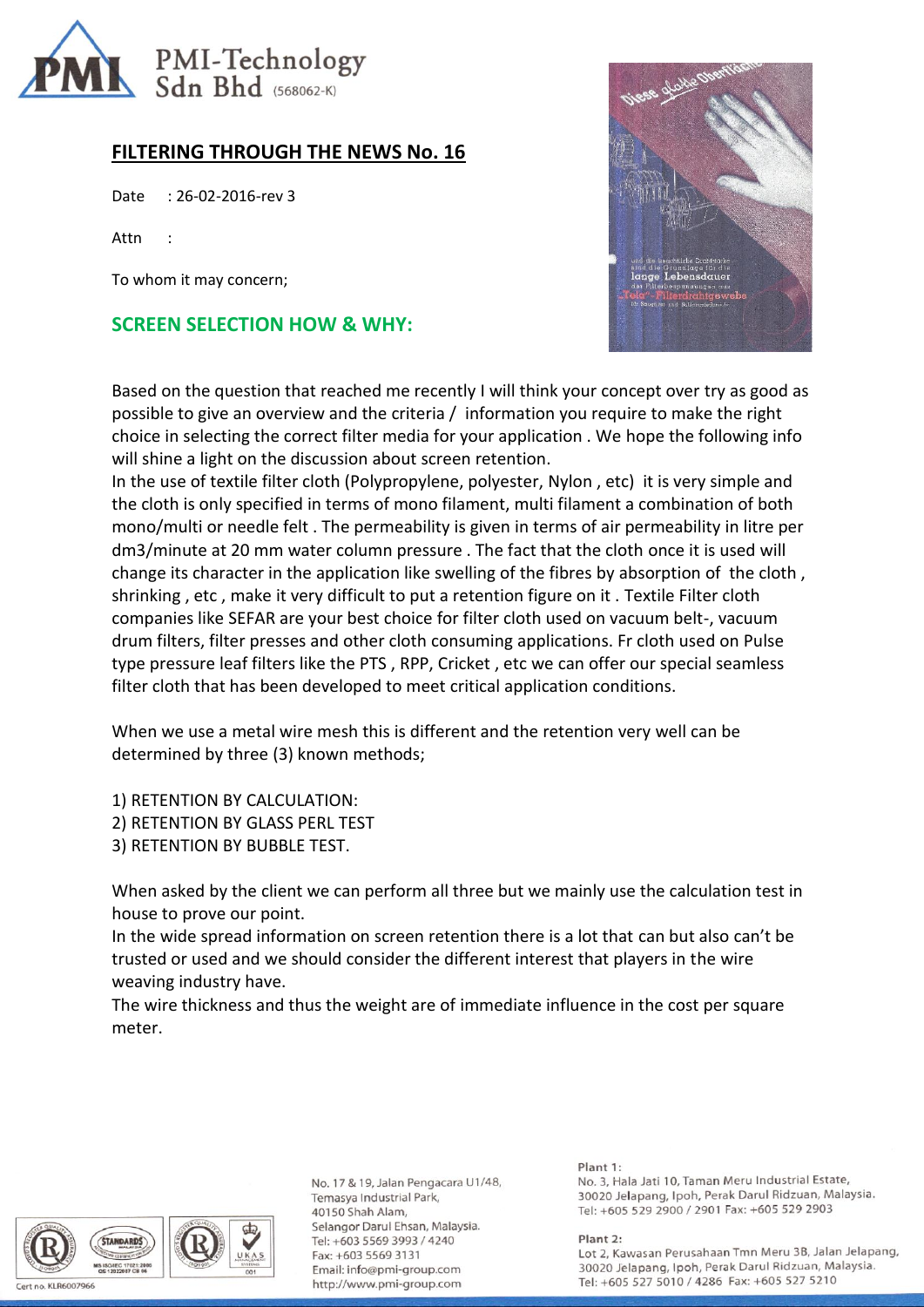

The retention is created by the wire thickness used or by the method of weft i.e. the weaving pattern.

Plain square weave like 60 mesh has a retention of 240 micron and wire thick ness of 0,19 mm.

The same weave but now twilled weave 60 mesh with wire 0,26 mm will have a retention of 150-160 microns but in terms of weight there is at least 1,14 kg/m<sup>2</sup> in case of plain weave and 2,43 kg/m² when twilled weave is used. The open area is for plain weave 60 mesh 30,5% while the twilled weave only has 13,7 %. Both called 60 mesh but a world of difference.

Therefore we have tried to find a relation between WEAVE , MESH and MICRONS . The enclosed list can be used but should be handled with care. It is a list that shows you the difference but the influence of different weave's has not been included since there are too many.

The most used explanation of mesh is as follows;

### **THE MESH COUNT OF A METAL WIRE MESH IS NOT THE MICRON RETENTION OF THE SCREEN . IT ONLY TELL'S YOU THE NUMBER OF WIRES THAT ARE USED PER SQARE INCH I.E. AT 60 MESH WE WILL HAVE 60 WIRES IN BOTH WARP AND SHUTE. FOR 24 X 110 DUTCH WEAVE/HOLLANDER WEAVE THIS WILLL BE 24 WIRES IN THE WARP AND 110 WIRES IN THE SHUTE.**

Since all industrial metal wire mesh weaving companies have more or less the same program, one should expect they also have identical specification . This is however far from reality.

The market is flooded with wire mesh named 24 x 110 Dutch weave but when measuring the wire thickness or looking at the specifications we see big differences.

The real 24 x 110 Plain Dutch weave should have warp wire 0,36 mm (24x) and 0,26 mm shute (110 x).

In most cases where we checked the screen we found however ; 0,35 mm Warp and 0,27 mm Shute. When measuring the screen we found (absolute)retentions in the range of 127 micron for the real 24x110 Dutch weave to 144 for the screen with thinner wires.

### *We should mention that thinner wires are weaker and cheaper but weaker means easy to damage.*

When the application requires a screen with smaller retention other screen types should be considered . The Dutch weave type screen can be used but in order to have 80 microns the screen would become 30x150 mesh and the wire thickness of 0,19/0,26 mm. A better option would be the use of Panzer weave PZ80 S also 80 micron with wire thickness 0,2 and 0,4 mm.



No. 17 & 19, Jalan Pengacara U1/48, Temasya Industrial Park, 40150 Shah Alam, Selangor Darul Ehsan, Malaysia. Tel: +603 5569 3993 / 4240 Fax: +603 5569 3131 Email: info@pmi-group.com http://www.pmi-group.com

#### Plant 1:

No. 3, Hala Jati 10, Taman Meru Industrial Estate, 30020 Jelapang, Ipoh, Perak Darul Ridzuan, Malaysia. Tel: +605 529 2900 / 2901 Fax: +605 529 2903

Plant 2: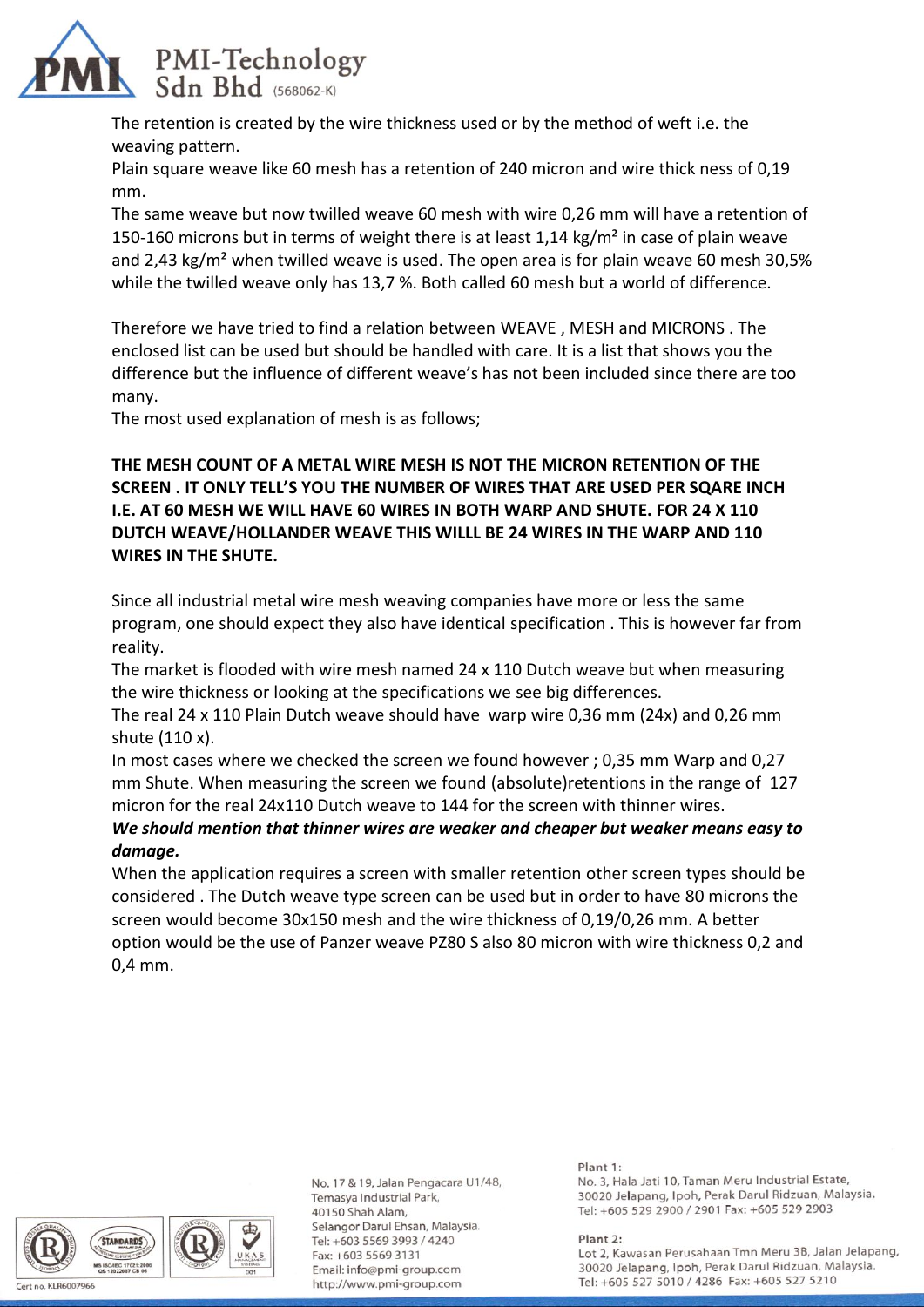

When ordering screen one should however always mention that the screen should be delivered FLAT without any waves ,wobbles or sharp folds and cut in the correct direction i.e. The Height if the leaf should have the correct wires in the vertical position

#### *OVERVIEW OF MAIN SCREEN TYPES USED IN PRESSURE LEAF PRE-COAT FILTER*

#### *APPLICATIONS*

The main filter screen types sued are ;

## **A) PLAIN MESH SCREEN.**

This screen should be handled with care and in order to get into the retentions that we mainly use in pre-coat pressure leaf filter applications the wire thickness becomes less. With 60 mesh the wire has reached a thickness of 0,19 mm and this is as low as we would go . The nature of this screen will make it suitable for only too be used with course or fibrous solids/filter aids and the screen can easily be damaged. Typical use in edible oil



applications ; Crude full or pre-pressed oils(fibres direct) and winterised oils(with pre-coat). 60 Mesh plain weave ,wire 0,19 mm and retention approx 240 micron.

# **B) TWILLED WEAVE.**

This screen is no longer plain but combines the character of the plain 60 mesh with a more solid i.e. thicker wire and stronger weave. The screen should have 0,26 mm wire thickness and with 150 microns retention a great variety of filter aids can be used .

Typical use in edible oil applications ; Crude full or pre-pressed oils (fibres direct) winterised oils (with pre-coat)and bleached oils(best with pre-coat and possible body feed).

60 Mesh twilled weave ,wire 0,26 mm and retention approx 150 micron.

## **C) PLAIN DUTCH WEAVE**

The main screen use in the industry is the Plain Dutch weave 24 x 110. In order to ensure the absolute retention to be between 120 and 130 microns it is essential that the correct wire thickness is used. In our case the wire is 0,26 mm versus 0,36 mm.

Typical use in edible oil applications ; winterised oils (with precoat and or body feed) and bleached oils(direct or with only pre-coat).

24 x 110 Mesh Dutch weave ,wire 0,26/0,36 mm and retention approx 120 micron.







No. 17 & 19, Jalan Pengacara U1/48, Temasya Industrial Park, 40150 Shah Alam, Selangor Darul Ehsan, Malaysia. Tel: +603 5569 3993 / 4240 Fax: +603 5569 3131 Email: info@pmi-group.com http://www.pmi-group.com

#### Plant 1:

No. 3, Hala Jati 10, Taman Meru Industrial Estate, 30020 Jelapang, Ipoh, Perak Darul Ridzuan, Malaysia. Tel: +605 529 2900 / 2901 Fax: +605 529 2903

Plant 2: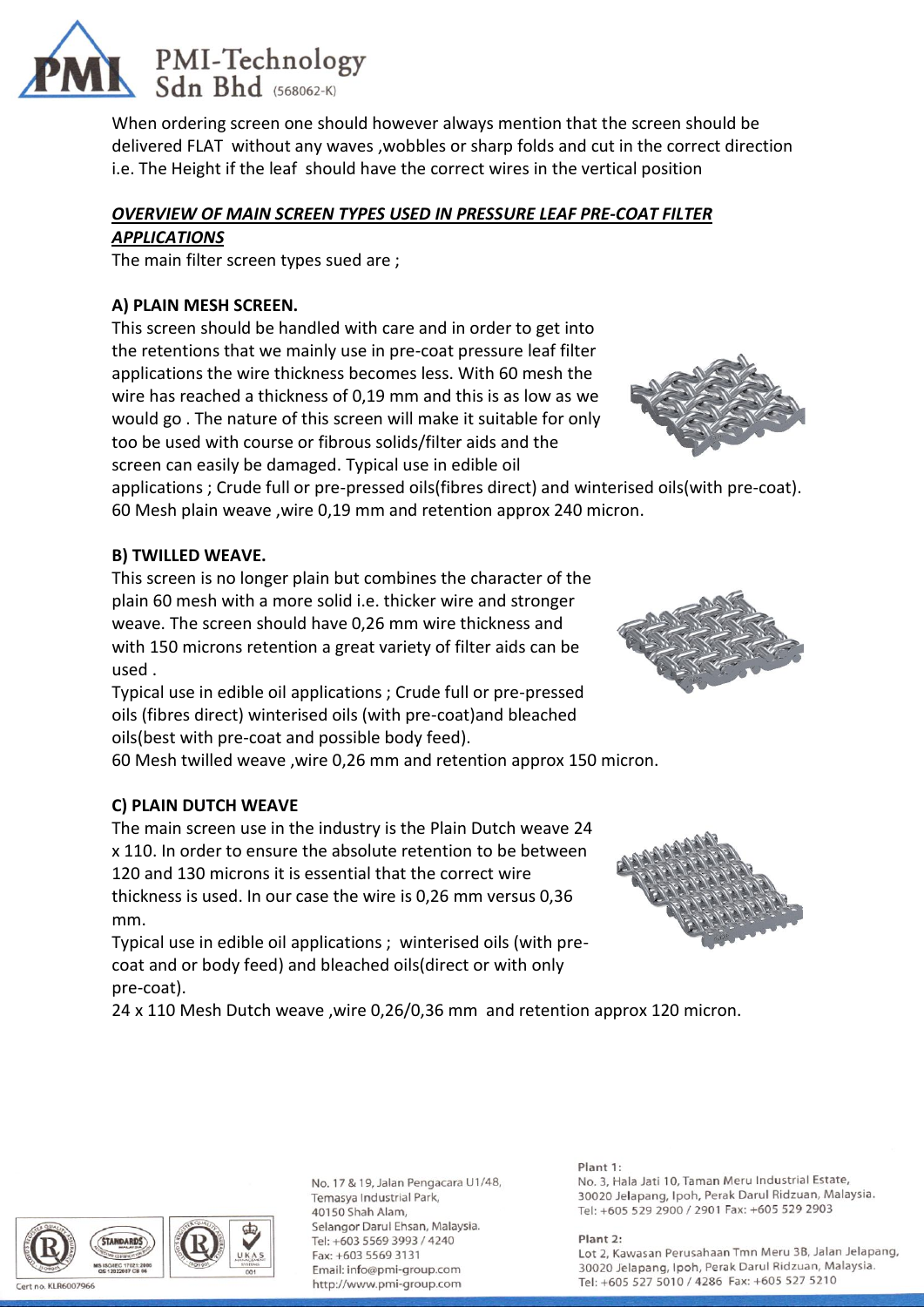# PMI-Technology<br>Sdn Bhd (568062-K)

# **D) PANZER CLOTH (REVERSED DUTCH WEAVE) MICRODUR.**

This screen with smaller retentions is mainly used in 80 micron variety. The PZ80 S stands for a strong weave with 80 micron absolute retention and wire thickness of 0,2 and 0,4 mm. One should pay attention to the following characteristics; Screen thickness = 0,75 mm

Wire warp =0,40 mm, Wire Shute =0,20 mm Air permeability is 2.300 l/m²xsec.

Sieve test (glass pearl)=80-90 micron absolute. Weight is 3,1 kg/m².

The market offers screens under the same name but in reality they are 132 x 32 mesh. The screen used is 0,18 mm shute and 0,38 mm warp resulting in only 100-110 micron and air permeability of  $4.100$  l/m<sup>2</sup>xsec.

The main difference is however the weight i.e. only 2,7 kg/m<sup>2</sup> which is 15 % less. This screen should be much less in price but when possible avoided since it can be replaced by our 24 x 110 Dutch weave having the same retention at much lower cost.

Typical use in edible oil applications ; dry degummed oils to replace centrifuge(clay or filter aid with silica), bleached oils with clay and/or silica(direct or with pre-coat). Interesterified oils , hydrogenated oils and detox oils with clay and activated carbon. Depending on particle size one can select direct filtration or filtration with pre-coat and even a little body feed in some cases.

## **E) TELA WEAVE FILTER SCREEN.**

This screen is more used as a back-up screen in special leaf designs but has recently been tested on bleached oil filtration . The Tela has shown a very good performance but is expensive and not better than other screen used in these applications. Tela 565 weave ,wire 0,3 mm and retention approx 275 micron.

## **F)KÖPER TRESSEN SCREEN (KPZ55)**

When because of the application or because of filter type and model it becomes important to have even smaller retention screen (centrifugal filters and precious catalyst applications) we can select the normal reversed Dutch weave (This screen is available down to 10 micron but the screen becomes too tight for any filtration and with only very little open area huge filter area's would be required to handle industrial capacities) .

The screen has wire diameters of 0.034 mm(warp) and 0,11 mm(shute)which will make it very weak and easy to damage.

KPZ 55 Koeper panzer Tressen weave ,wire 0,15/0,3 mm and retention approx 55 micron.



No. 17 & 19, Jalan Pengacara U1/48, Temasya Industrial Park, 40150 Shah Alam, Selangor Darul Ehsan, Malaysia. Tel: +603 5569 3993 / 4240 Fax: +603 5569 3131 Email: info@pmi-group.com http://www.pmi-group.com

#### Plant 1:

No. 3, Hala Jati 10, Taman Meru Industrial Estate, 30020 Jelapang, Ipoh, Perak Darul Ridzuan, Malaysia. Tel: +605 529 2900 / 2901 Fax: +605 529 2903

Plant 2: